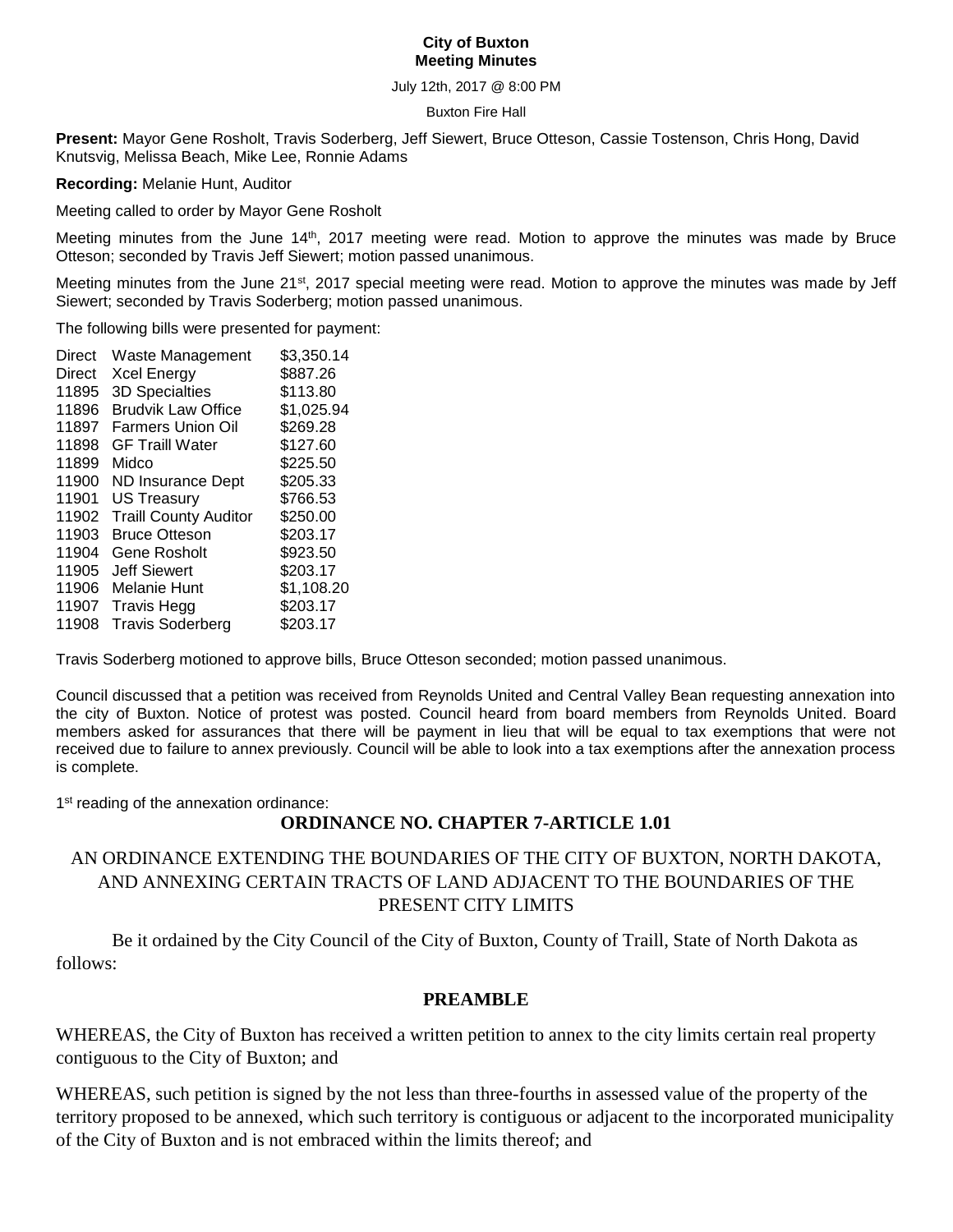WHEREAS, NDCC §40-51.2-07 permits annexation by ordinance of the governing body upon receipt of such a petition; and

WHEREAS, the City Council of the City of Buxton, North Dakota, desires to annex the property to the City of Buxton for the following reasons: The territory is contiguous to the City of Buxton, and its proposed annexation will contribute to and facilitate the orderly growth and development of both the City and the territory proposed to be annexed; annexation will encourage natural and well-ordered development of the City of Buxton and the territory proposed to be annexed; annexation will extend municipal government to areas which form a part of the whole community of Buxton; annexation will simplify government structure in the area of the City of Buxton; annexation will recognize the interrelationship and interdependence between the City of Buxton and areas contiguous or adjacent thereto; annexation will contribute to the proper and orderly layout, design and construction of streets, gutters, sidewalks, water mains, sanitary and storm water sewers and drainage facilities, both within the City and within the territory proposed to be annexed; and annexation will provide and facilitate the proper overall planning and zoning of land, and subdivision of lands in the City and the territory proposed to be annexed in a manner most conducive to the welfare of the City and the territory proposed to be annexed;

# THEREFORE, BE IT ORDAINED BY THE CITY COUNCIL OF THE CITY OF BUXTON, NORTH DAKOTA, AS FOLLOWS:

**Section 1:** The following real property, situated, lying and being in the Traill County, State of North Dakota, is hereby annexed to the city limits of the City of Buxton: The property is described as detailed in the attached Exhibit A.

**Section 2:** A notice of the presentation of the petition and the City Council's consideration of this ordinance shall be given by one publication in the official newspaper of the City.

**Section 3:** A notice of the time and place of the presentation of the petition and the City Council's consideration of this ordinance shall be mailed, by certified mail, to the owner of each parcel of real property within the area described herein at the person's last-known mailing address. The notice is not required to be sent to any owner of real property who signed the petition requesting annexation. The City has also mailed, by certified mail, the notice described herein to the governing body of Traill County, North Dakota and Buxton Township, Traill County, North Dakota as the county and township are directly affected by the land area petitioned to be annexed.

**Section 4:** The map attached to this ordinance as Exhibit B is an accurate map of the territory annexed, and such map is hereby adopted as the official map of the territory annexed, and the Mayor of the City of Buxton is hereby authorized and directed to certify that the map is an accurate map of the territory annexed under the provisions of this ordinance together with a certified copy of the official map attached.

**Section 5:** Repeal of Ordinances in Conflict. All Ordinances and parts of Ordinances in conflict herewith are hereby repealed.

**Section 6:** Severability. In the event any section of this Ordinance is held invalid by court of competent jurisdiction, the invalidity shall extend only to the section affected, and other sections of this Chapter shall continue in full force and effect.

**Section 7:** Effective Date: This Ordinance shall be in full force and effect from and after final passage.

Mayor Rosholt called for a roll call vote for the 1<sup>st</sup> reading. All members present voted yea in favor of the annexation. Council scheduled a second reading to be held at 8:00 PM on July 24<sup>th</sup> at the Buxton Fire Hall.

Also to be discussed at the special meeting is the lift station pricing.

Chris Hong came before the council to present the pricing for the lift station. Proposal presented is for \$44,415.00 for pipe and \$6,630.65 for electrical for a total of \$51,046.10. Casey told the council that all openings will be covered and locked